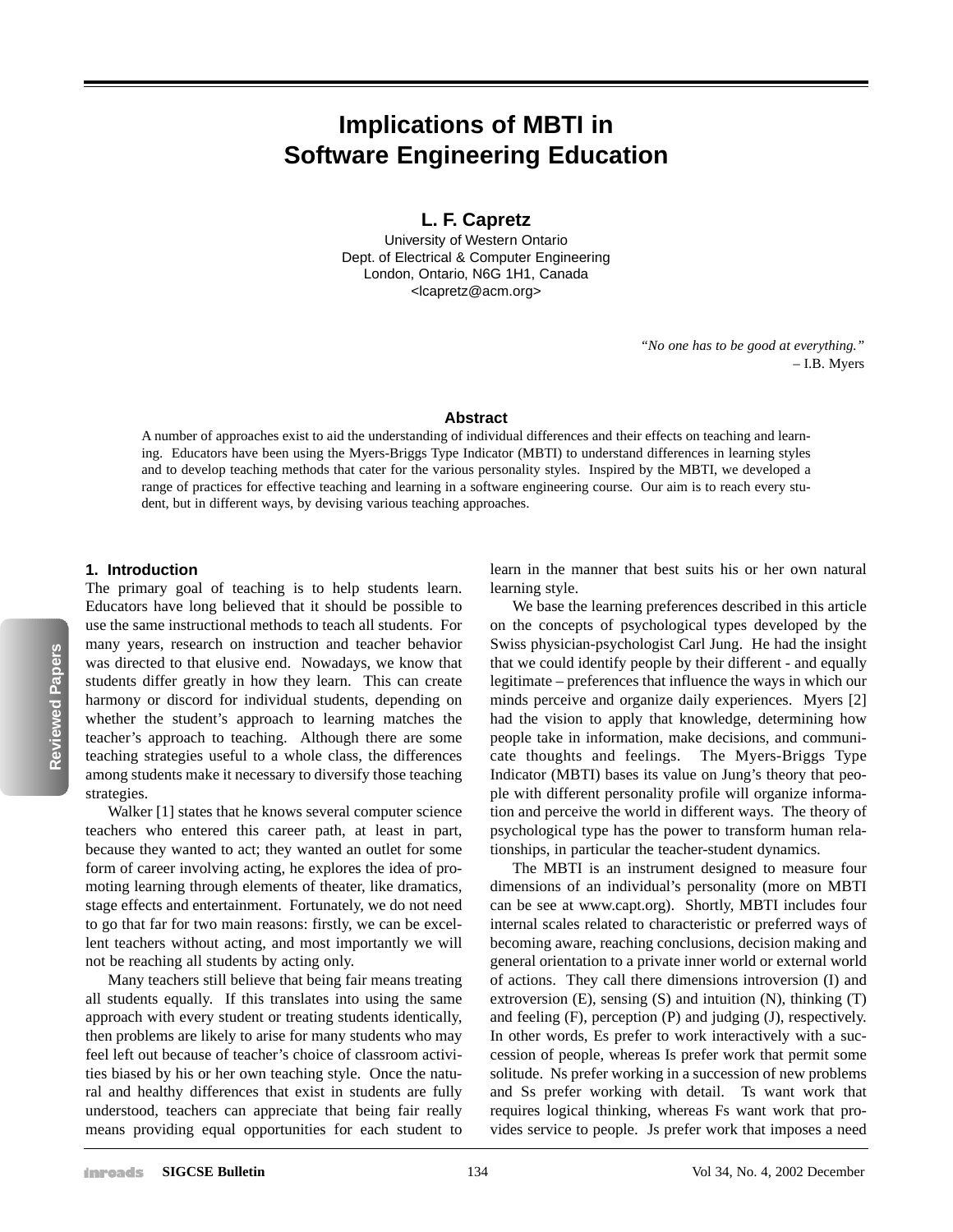for order, whereas Ps prefer work that requires adapting to changing situations. We all have personality qualities of each scale or parameter; we simply prefer some qualities or are more comfortable with some styles than others, just as right-handers are more comfortable with the right hand, but sometimes use the left hand.

Summarizing, the MBTI sorts these four sets of preferences, one from each pair, to filter out a person's preferred type. Hence, a person's four preferences indicate which of the 16 personality types he or she fits, as shown in Table 1. Philosophically, this system of classification places an equal value on all 16 types, respects the differences among people, and explains their varying points of view. If the MBTI results show that a person is ISTP, then the terminology is to suggest that the person *prefers* ISTP, not that the person *is* an ISTP. No type is better than any other; the various types are gifts differing.

| <b>ISTJ</b> | <b>ISFJ</b> | <b>INF.J</b> | <b>INT.J</b> |
|-------------|-------------|--------------|--------------|
| <b>ISTP</b> | <b>ISFP</b> | INFP         | <b>INTP</b>  |
| ESTP        | <b>ESFP</b> | <b>ENFP</b>  | <b>ENTP</b>  |
| EST.J       | ESF.J       | ENF.         | ENT.         |

Understanding learning differences and how they function in the classroom is important to both students and teachers. First teachers must understand their own preferences, how these preferences affect their assumptions about what constitutes effective learning and teaching, and how these assumptions affect their teaching and relationships with students. Second, teachers must be familiar with the learning preferences of their students and with the teaching strategies and learning activities that are most effective in dealing with these preferences. With a greater self-understanding and knowledge of learning preferences, teachers can more successfully design instruction for an entire class, as well as work more effectively with individual students.

# **2. Making Connections in the Classroom**

The majority of university faculty members fall further along the scale toward the introvert side than do the majority of university students; research has found that the majority (65%) of faculty members in universities to be intuitives (N), although sensing (S) types dominate applied fields such as engineering and business [3]. Indeed, INTJ and ISTJ are the most common type among university professors. By the way, the majority of elementary and high schoolteachers are ESFJ.

Software engineering attracts significantly more thinking that feeling types. Thinking types in theory are motivated to work with concepts and materials which follow the rules of logic and cause-effect; software engineering students and practicing software engineers have more judging types than perceptive types [4]. We predicted that J students who are goal-oriented and who value systems and order may have an easier time in software engineering programs than P students who value a more adaptive or spontaneous approach.

Schools also have about even numbers of sensing and intuitive types, although engineering schools with high prestige have about two-thirds intuitives [5]. In theory, intuitive types have a greater interest in dealing with material which is abstract and symbolic, whereas the sensing student enjoys details, examples, experiences and well-learned routines The relatively even balance between sensing and intuitive types has important implications for software engineering education because their learning styles are so different. It is not easy to motivate and communicate at the same time to students who prefer hands-on learning presented in a structured way and students who prefer to focus on theory in a global way.

### *2.1 Helping Extraverts and Introverts*

Teachers can conduct classes with opportunities to talk and problem solve aloud or in groups. Extraverts often learn better when they can talk aloud about the concepts they have just heard in lecture. They learn best when they have action projects before or accompanying the lecture portion. In on of my lectures, immediately after a lesson on software design, I asked to students to come up with a quick design for a weather system. I divided the students into groups so that in each group, all were extraverts or all were introverts. The groups with extraverts enjoyed the exercise a lot more that the introverts and reached a better design solution in shorter time. I believe that given time and opportunity to the introverts' groups to do the exercise as homework, they would be able to work out good solutions as well.

#### Suggested Tasks for Extraverts

The task objective is to understand more clearly the difficulties of carrying out the requirements specification for a software system. The students are divided into groups of four people, in which two of them act as users (or clients), while the other two act as systems analyst. A possible scenario for the above role-play exercise is where a multi-screen cinema complex has decided that it is time to replace its current manual ticket issue system with a new state-of-the-art computer system.

#### Suggested Tasks for Introverts

As they need time, introverts require quiet and space for internal processing after receiving an assignment. Quiet and space allow them some private time to reflect on the assignment and organize their thoughts before expecting participation. A good task could be to make a list of all software development tools that you have used: a) Classify them as stand-alone or integrated tools; b) Which activities of the software life cycle each one of them supports?

#### *2.2 Challenging Sensing and Intuitive Students*

Sensing students favor understanding from "trying it out" compared with intuitive students who are more inclined to "think it through." However, intuitive teacher find easier to Reviewed Papers **Reviewed Papers**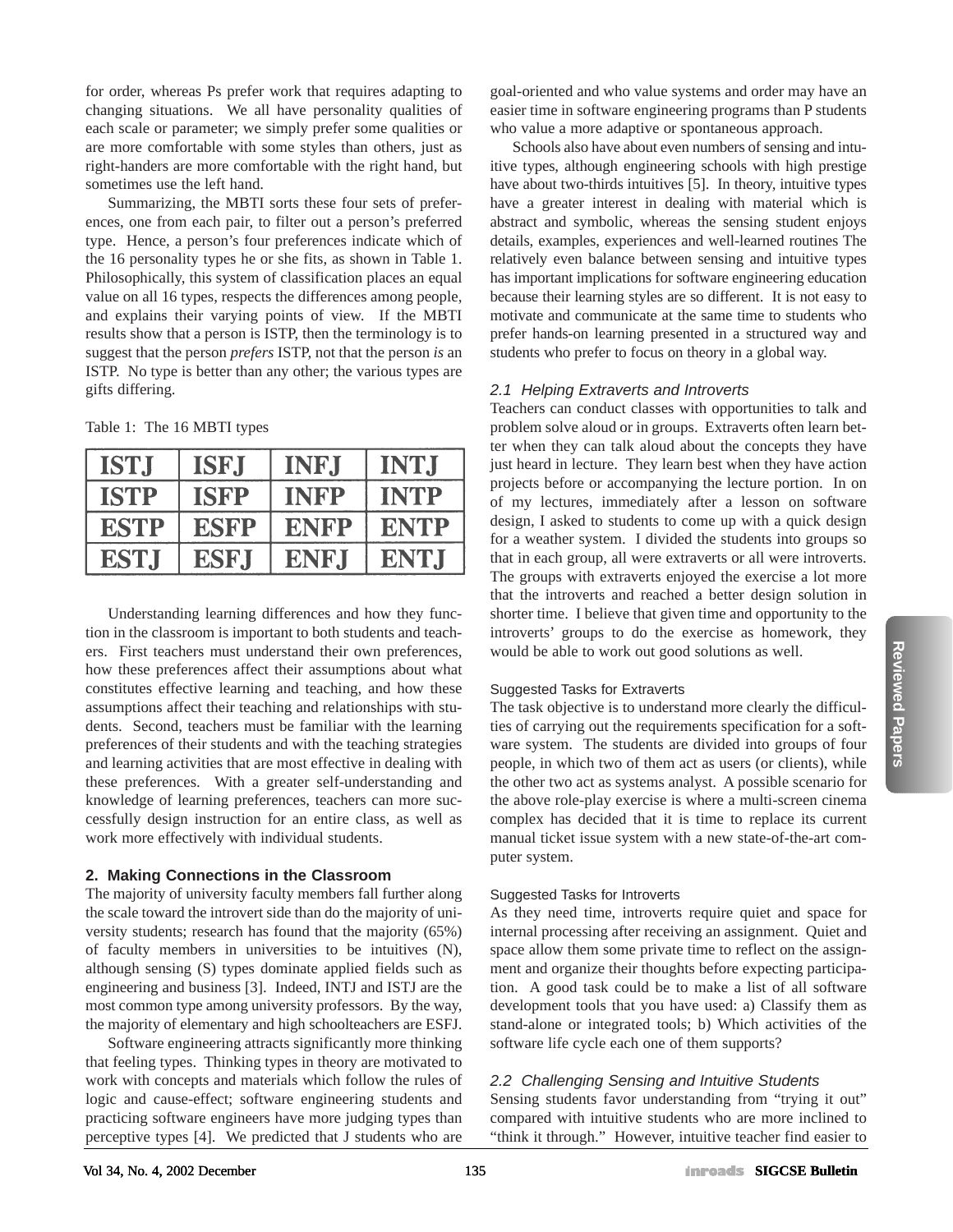deal with concepts than facts and prefer teaching courses "dealing with ideas and theories" rather than "real life situation." For effective teaching, it is important for faculty to acknowledge their own inclination towards intuition and to make conscious effort to recognize the learning preferences of their sensing students by frequently introducing specific examples, facts, details, and practical applications. Therefore, the sensing students will profit more from a software engineering course that gives them the chance to come up with a real-world design using a particular methodology rather than just listening to the main formalities dictated by a design methodology.

#### Suggested Exercises for Sensing

As they rely on experience rather than theory, provide sensors with two or three practical examples each time they face a new concept. Use audiovisuals, like movies and models; straight lectures usually are not enough to attract the attention of these students. *Exercise 1*: Comment on the similarities and differences between software design and hardware design.

#### Suggested Exercises for Intuitives

As they need opportunities to be creative and original, challenge intuitive students with problem-solving activities for which there are multiple solutions or different perspectives. *Exercise 2*: Write down a list of reason in favor of using any standardized design description (e.g. UML), and a list of reasons against standardize the same form of description. *Exercise 3*: When they destroyed the Ariane-5 rocket, the news made headlines in France. The *Liberation* newspaper called it "A 37-billion-franc Fireworks Display" on the front page. What is the responsibility of the press when reporting software-based incidents?

# *2.3 Reaching the Thinking and Feeling Types*

Software engineers need not only a broad-based technical competence but also the ability to cope with societal change and personal relationships. They need an appreciation of society's ethical problems and the interpersonal skills to work effectively in groups towards a common solution. Therefore, we need feeling types as software engineers. F students who may find difficult to go through a software engineering course might be retained if teaching is enhanced to encompass their preferred learning styles. Specific addition to courses might include more discussion of design aesthetics, ethics, social, and human factors. We deal with this particular issue in the software engineering course. Two lectures in the course (Human Factor in Software Engineering and Egoless Programming) have been introduced to appeal more to students with the F personality preference.

# Suggested Assignments for Thinking

As they excel in inductive reasoning, and perform well when there is a single correct answer, a possible assignment: A well-known word processor consists of a million lines of code. Calculate how many programmers a company would need to write it, assuming that they must complete the project within two years. Given that they are each paid \$50,000 per year, what are the costs of that development? (Remember that the average programmer productivity is 20 lines of code per day).

# Suggested Assignments for Feeling

As they as skilled in understanding other people, feeling types provide opportunities for friendly interaction, support, and positive feedback. *Assignment*: Suppose you are the manager of a software development project. One of the team members fails to meet the deadline for the coding and testing of a module. What do you do? For the same software project, three months before the software is due to be delivered, the customer requests a change that will require massive efforts. What do you do?

# *2.4 Dealing with Judging and Perceiving Types*

Research has shown that the majority of teachers holds preference for judging, and thus demonstrates biases for order and structure in the classroom. A teacher use previous success to reinforce the learner to progress in a systematic manner toward a specific outcome. Teachers can also use a mixed system of instruction consisting of sequentially progressive tasks designed as highly individualized learning activities. Under such a scheme, students determine their own rate and amount of learning, considering their preferences, as they progress through a series of instructional tasks. With this method, the teacher acts as a motivator using cues and feedback on a current activity, so that the student would take up a task, learn it, and move on to the next activity.

# Suggested Activities for Judging

As judgers like schedule and predictability, closure of one topic before moving to the next, provide them with a course outline, showing topics covered in each grading period. Use a marking system that recognizes and honors individual achievement. For instance, to pass the course, a student must design and implement a prototype for a small software system. Each student should carry out the design, coding, and testing or the system. They should prepare progress reports during the course and a final report at its completion. Each student must deliver a public lecture on the work performed, followed by a demonstration on the prototype developed. The marking system might be: project proposal (3 weeks-10%), design walkthrough (10 weeks-10%), midterm design report (2 weeks-20%), implementation (10 weeks-10%), deliver a public lecture (2 weeks-10%), demonstration (after 1 week-10%), and final report (2 weeks-30%).

# Suggested Activities for Perceiving

As perceivers perform well when required to quickly adapt to immediate circumstances, allow some flexibility as too many rules weigh heavily on this type of student. Perceiving students could be helped by teaching them to work back